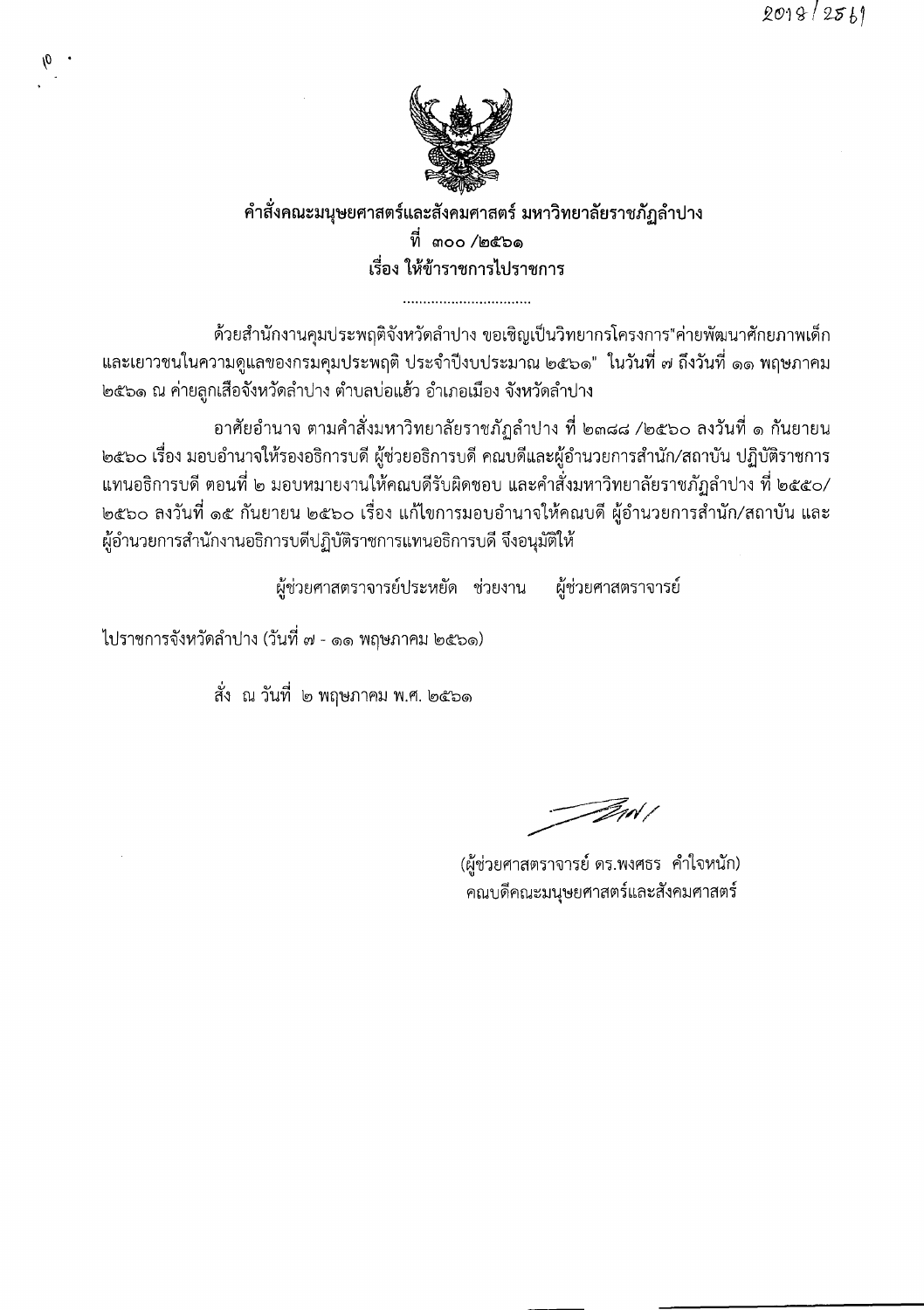| คพ มนุมา 6 ประชาน : 3 ตามา 5 นาร์ ยาวาม                                     |                                                                                                         |
|-----------------------------------------------------------------------------|---------------------------------------------------------------------------------------------------------|
| ที                                                                          | rig d'inglement 2561                                                                                    |
| เรื่อง<br>ขออนุญาตไปราชการ                                                  |                                                                                                         |
| เรียน<br>อ้างถึง<br>สิ่งที่ส่งมาด้วย<br>$\frac{1}{\phi}$                    |                                                                                                         |
|                                                                             |                                                                                                         |
|                                                                             |                                                                                                         |
|                                                                             |                                                                                                         |
|                                                                             |                                                                                                         |
|                                                                             |                                                                                                         |
|                                                                             |                                                                                                         |
|                                                                             | -- ค่ายานพาหนะบาท ค่าเบี้ยเลี้ยงวันคน เป็นเงินบาท                                                       |
|                                                                             | -- ค่าน้ำมันเชื้อเพลิง กิโลเมตรละ <del></del> บาท  จำนวน <del></del> กิโลเมตร เป็นเงิน <sub>ก</sub> บาท |
| จึงเรียนมาเพื่อโปรดพิจารณาอนุญาต                                            |                                                                                                         |
|                                                                             |                                                                                                         |
|                                                                             |                                                                                                         |
| <u> ความเห็นของงานยานพาหนะ</u>                                              | <u>(1)ความเห็นของคณบดี,ผู้อำนวยการ,หัวหน้าหน่วยงาน</u>                                                  |
| ) สามารถบริการรถได้                                                         | ) อนุญาต<br>7150                                                                                        |
| ) ไม่สามารถบริการรถได้ เนื่องจากรถยนต์ติดราชการ                             | ( / เห็นควรอนุญาต โดยขออนุมัติค่าใช้จ่ายจากเงิน<br>) งปม. (    ) เงินรายได้ (    ) อื่นๆ                |
|                                                                             |                                                                                                         |
| //                                                                          |                                                                                                         |
|                                                                             |                                                                                                         |
| (   ) เนื่องจากเป็นวันหยุดราชการ จึงเห็นควรให้หน่วยงาน                      |                                                                                                         |
| ที่ขอใช้รถยนต์ เบิกค่าตอบแทนการปฏิบัติงานนอกเวลา                            |                                                                                                         |
| ราชการให้พนักงานขับรถยนต์ตามระเบียบ                                         |                                                                                                         |
|                                                                             | <u>(3)ความเห็นของหัวหน้างานวิเคราะห์นโยบายและแผน</u>                                                    |
| (2)ความเห็นของ ผอ กองนโยบายและแผน (กรณีใช้งบกลาง)<br>ได้ตรวจสอบแล้ว เห็นว่า | ได้ตรวจสอบแล้ว เห็นว่า                                                                                  |
|                                                                             |                                                                                                         |
|                                                                             | เบิกจาก                                                                                                 |
|                                                                             |                                                                                                         |
|                                                                             |                                                                                                         |
|                                                                             | //                                                                                                      |
| <u>(4)ความเห็นของรอง<del>อธิการบุ</del>ดี</u> คณบดี                         | ้อนุญาตและอนุมัติค่าใช้จ่ายตามเสนอ                                                                      |
| ) อนุญาต                                                                    |                                                                                                         |
| ( レ) เห็นควรอนุญาต                                                          |                                                                                                         |
| ) อื่นๆ                                                                     |                                                                                                         |
| $\mathbb{Z}$ $\mathbb{Z}$ $\mathbb{C}$                                      | อธิการบดีมหาวิทยาลัยราชภัฏลำปาง/ผู้รับมอบอำนาจ                                                          |
| 2, w.9, b1                                                                  | //                                                                                                      |
|                                                                             |                                                                                                         |

แบบ ปร.1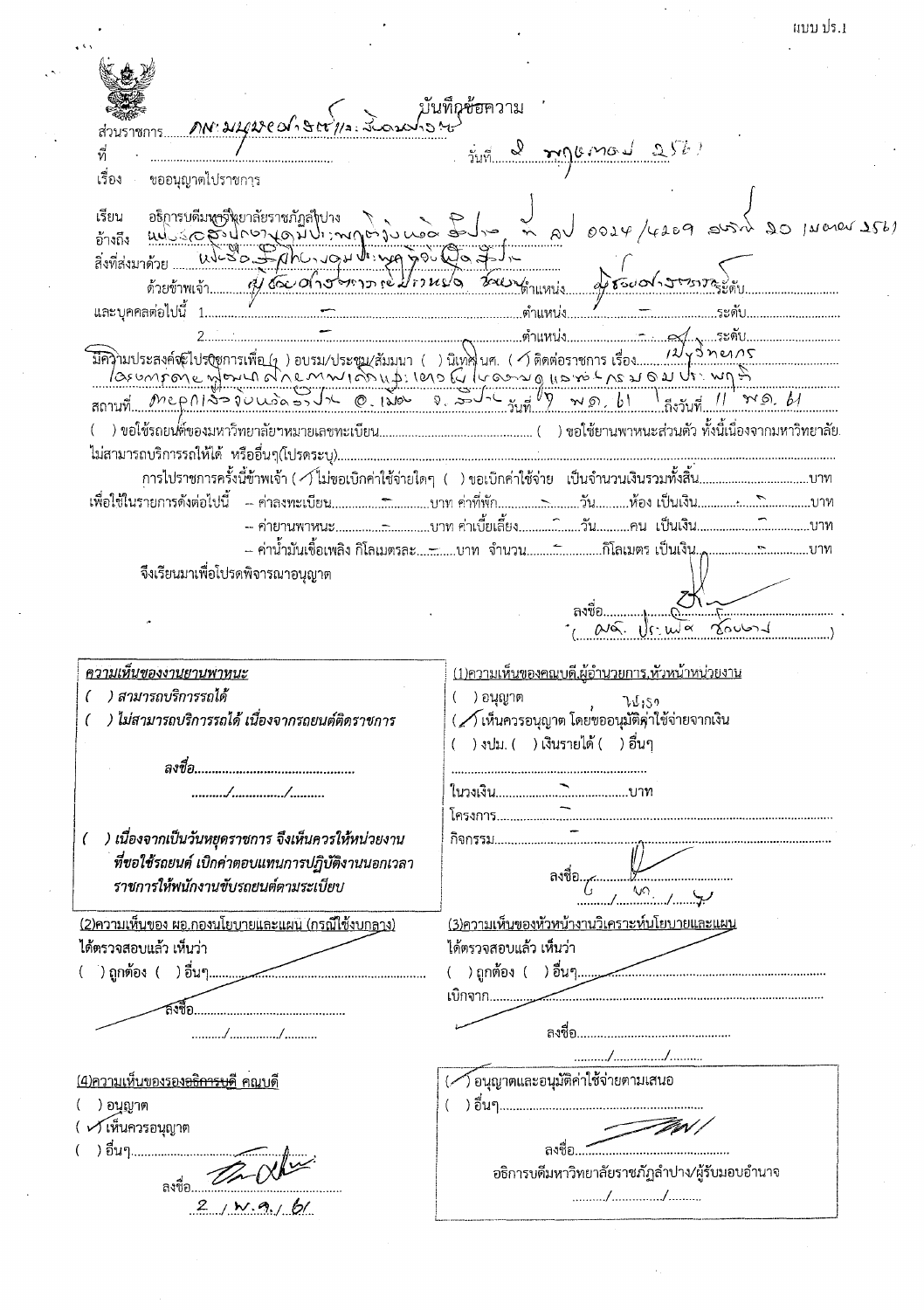| กณะมนุษยศาสตร์และสังคมศาสตร์       |
|------------------------------------|
| ทะเพียนวัน                         |
| $1868$ 61<br>$\sim$ $\frac{1}{10}$ |
| $23$ J.W.U. 2561                   |
|                                    |



ที่ ลป  $\cot \theta$  ( $\cos \theta$ ) ขอ

.<br>. . . .

สำนักงานคุมประพฤติจังหวัดลำปาง ๕๐๒-๕๐๖ ถนนประสานไมตรี ตำบลสบตุ๋ย อำเภอเมือง จังหวัดลำปาง ๕๒๑๐๐

เมษายน ๒๕๖๑

#### เรื่อง ขอสนับสนุนวิทยากรและเชิญประชุม

เรียน ิคณบดีคณะมนุษยศาสตร์ และสังคมศาสตร์ มหาวิทยาลัยราชภัฏลำปาง

| สิ่งที่ส่งมาด้วย ๑. คำสั่งแต่งตั้งวิทยากร | จำนวน | ග | ชด |
|-------------------------------------------|-------|---|----|
| ่ ๒. แผนที่สถานที่จัดโครงการ              | จำนวน |   | ชด |

ตามที่สำนักงานคุมประพฤติจังหวัดลำปาง ได้กำหนดจัดโครงการ "ค่ายพัฒนาศักยภาพเด็กและ เยาวชนในความดูแลของกรมคุมประพฤติ ประจำปีงบประมาณ ๒๕๖๑" ซึ่งเป็นกิจกรรมเพื่อปรับเปลี่ยน พฤติกรรมของเด็กและเยาวชนที่ถูกคุมความประพฤติ โดยใช้หลักสูตรฝึกอบรมลูกเสือ ให้ตระหนักรู้หน้าที่ รู้คุณค่าของตนเองและผู้อื่น รู้จักมีจิตอาสา เสริมสร้างองค์ความรู้เกี่ยวกับการออมและหลักเศรษฐกิจพอเพียง สร้างจิตสำนึกและปรับทัศนคติ อันจะนำไปสู่การปรับเปลี่ยนพฤติกรรม ให้สามารถกลับตนเป็นพลเมืองดี ี และอยู่ร่วมกับผู้อื่นในสังคมได้อย่างปกติสุข โดยนำเด็กและเยาวชน ซึ่งอยู่ในความดูแลของสำนักงาน ้คุมประพฤติ เข้าร่วมโครงการในระหว่าง วันที่ ๗-๑๑ พฤษภาคม ๒๕๖๑ ณ ค่ายลูกเสือจังหวัดลำปาง ตำบลบ่อแฮ้ว อำเภอเมือง จังหวัดลำปาง

้สำนักงานคุมประพฤติจังหวัดลำปาง จึงใคร่ขอท่านสนับสนุนวิทยากร ปรากฏรายชื่อตามคำสั่ง แต่งตั้งวิทยากร ที่แนบมาพร้อมนี้ ในการดำเนินกิจกรรมกลุ่มลูกเสือ ระหว่างวันที่ ๗-๑๑ พฤษภาคม ๒๕๖๑ และเชิญวิทยากรประชุมเตรียมความพร้อมในการฝึกอบรมในวันที่ ๔ พฤษภาคม ๒๕๖๑ เวลา ๑๓.๐๐ น. ุณ ค่ายลูกเสือจังหวัดลำปาง ตำบลบ่อแฮ้ว อำเภอเมือง จังหวัดลำปาง (รายละเอียดปรากฏตามสิ่งที่ส่งมาด้วย ๑ ) โดยหวังเป็นอย่างยิ่งว่าจะได้รับความร่วมมือจากท่านด้วยดี และขอขอบคุณ มา ณ โอกาสนี้

ลึงเรียบมาเพื่อโปรดพิจารณา เรียน คณบดี **Delin**ansionan ์ใ**เรีย**นมาเ<sup>ตื่อวั∵⊸ติจ**ารณา**</sup> ขอแสดงความนับถือ **ไ2้เห็นการ.** อย I รองคณบดีผิวระบริหารและแผน □ รองกลมเดือยาการสะเขาิจัย ่⊟ รองคณต์ฝ่ายหิจิตรัวมักคีกเขาร (นายยุทธพงษ์ หิรัญมาพร) ↑ ผู้อำนวยการสำนักงานคุมประพฤติจังหวัดลำปาง ا سي  $\mathscr{D}$ , how. กลุ่มกิจกรรมชุมชนและแผนงาน โทร. ๐ ๕๔๒๒ ๖๑๗๑ ต่อ ๒๒ (D) SMAWS WOL  $\mathfrak{z}_{\mathfrak{N}}$  , and  $\mathfrak{p}_{\mathfrak{N}}$  , and  $\mathfrak{p}_{\mathfrak{N}}$ 23/20168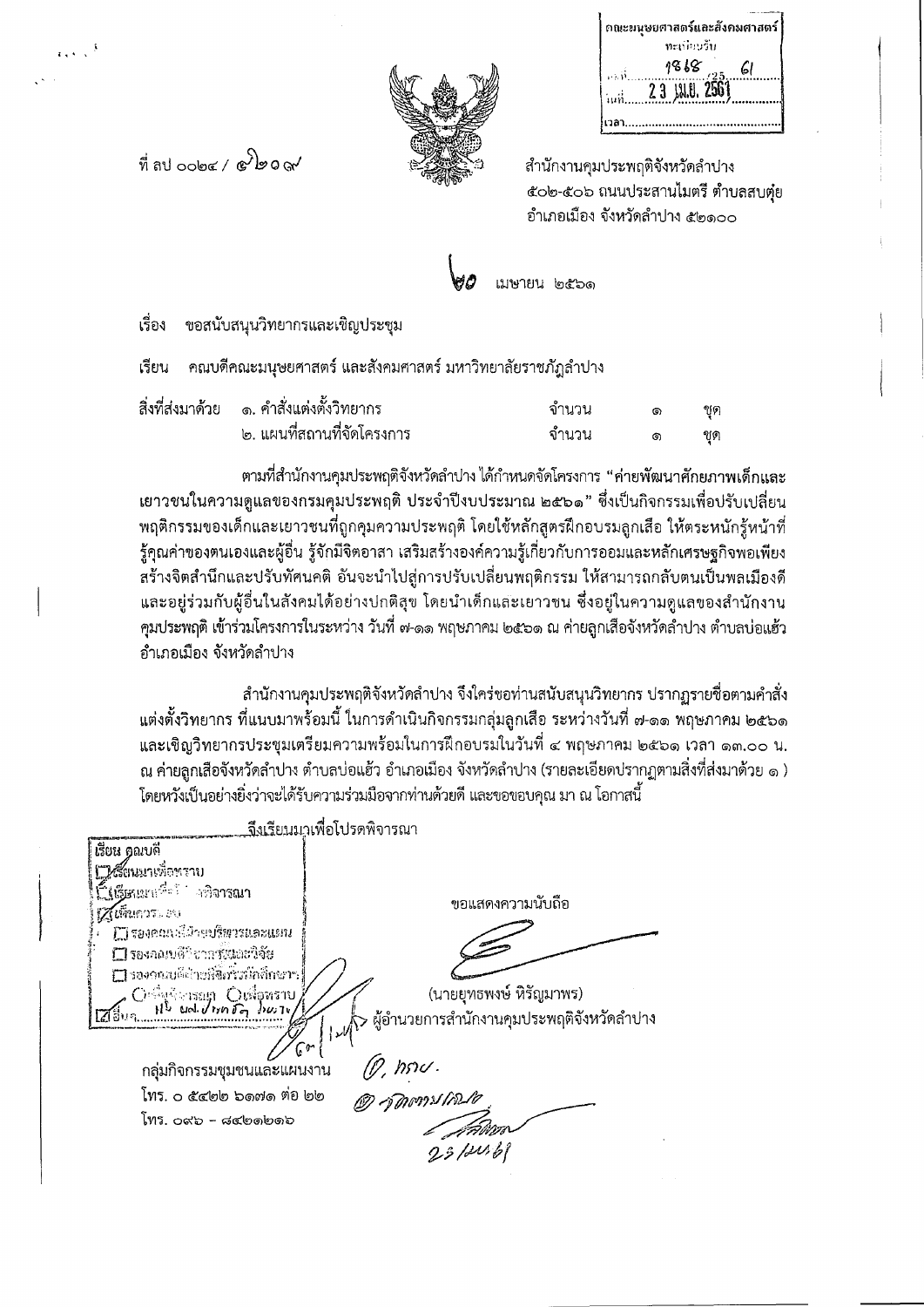

คำสั่งลำนักงานคุมประพฤติจังหวัดลำปาง ที่ ๔๐/๒๕๖๑ ้เรื่อง แต่งตั้งคณะวิทยากรโครงการค่ายพัฒนาศักยภาพเด็กและเยาวชนในความดูแลของกรมคุมประพฤติ ประจำปีงบประมาณ พ.ศ. ๒๕๖๑

ิตามที่สำนักงานคุมประพฤติจังหวัดลำปาง ได้กำหนดจัดโครงการค่ายพัฒนาศักยภาพเด็กและ ูเยาวชนในความดูแลของกรมคุมประพฤติ ประจำปีงบประมาณ ๒๕๖๑ ระหว่างวันที่ ๗-๑๑ พฤษภาคม ๒๕๖๑ ่ ณ ค่ายลูกเสือจังหวัดลำปาง อำเภอเมือง จังหวัดลำปาง จึงขอแต่งตั้งคณะวิทยากร ดังมีรายชื่อต่อไปนี้

๑. คณะกรรมการที่ปรึกษา ประกอบด้วย

๑.๑ นายยทธพงษ์ หิรัญมาพร ผู้อำนวยการสำนักงานคุมประพฤติจังหวัดลำปาง ้อ. คณะกรรมการดำเนินการฝึกอบรม ประกอบด้วย

> ๒.๑ นายเจริญศักดิ์ ผู้อำนวยการฝึกกอง ๑ ดีแสน  $1.7.$ โซติสุรัตน์ รองผู้อำนวยการฝึกกอง ๑ ๒.๒ นายพิชัย L.T. ไค.๓ นายจรณชัย วรรณทอง A.L.T. วิทยากร ๒.๔ ผศ.ประหยัด ช่วยงาน วิทยากร L.T.C. ๒.๕ นางขัสมา ตันติวงศ์ วิทยากร L.T. ๒.๖ นางสาววัณฑณา เป็งอินตา B.T.C. วิทยากร ๒.๗ นางสาวดุจดาว ธนากรพงศ์ วิทยากร ๒.๘ นายบุญยัง เอี๋ยมเทศ วิทยากร ๒.๙ นายกถษ ทิพย์นางรอง วิทยากรประจำหมู่ ๑ กอง ๑ lo.๑๐ นางสาวธัญญาพร มั่งมี วิทยากรประจำหมู่ ๒ กอง ๑ l๒.๑๑ นางสาววิภูษณาญ์ ถาเอี้ยง วิทยากรประจำหมู่ ๓ กอง ๑ ๒.๑๒ นางสาวขาัญจิต มหายศนันท์ วิทยากรประจำหมู่ ๔ กอง ๑ ว็ทยากรประจำหมู่ ๕ กอง ๑ ๒.๑๓ นายวีรวิชญ์ ทาธง R.A.T.C. ๒.๑๔ นางสาวศุภมาศ อินตัะวงค์ เจ้าหน้าที่ประสานงานและวิทยากร <u>lo ด๕ นายวันใหม่ คำแดงใส</u> เจ้าหน้าที่ประสานงาน

้ทั้งนี้ ให้ผู้ที่ได้รับการแต่งตั้งปฏิบัติหน้าที่ตามที่ได้รับมอบหมายให้เป็นไปอย่างมีประสิทธิภาพ บรรลตามวัตถุประสงค์

์สั่ง ณ วันที่ ๑๘ เมษายน ๒๕๖๑

นายองทางเปล่าดีรับมากกาง นั้น เน่นมหานสำนักงานคนเอระทฤติจังหวัดเกิดตัว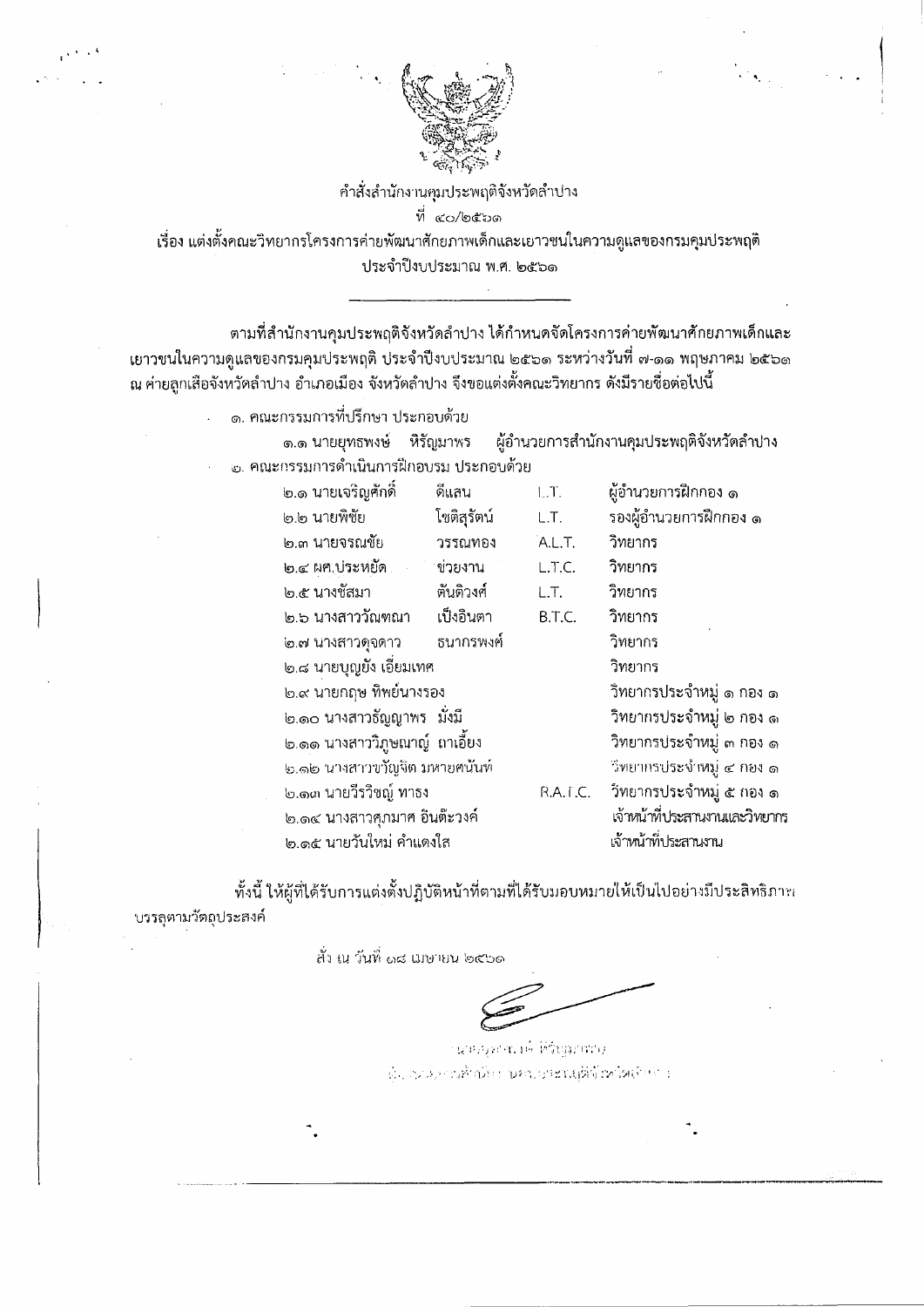# หลักสูตรโครงการค่ายพัฒนาศักยภาพเด็กและเยาวชน ที่อยู่ในความดูแลของกรมคุมประพฤติ

# ประจำปีงบประมาณ พ.ศ. ๒๕๖๑ ระหว่างวันที่ ๗ - ๑๑ พฤษภาคม ๒๕๖๑

# ณ ศูนย์วิทยาศาสตร์เพื่อการศึกษาลำปาง ตำบลบ่อแฮ้ว อำเภอเมือง จังหวัดลำปาง

#### ค่ายลูกเสือจังหวัดลำปาง ตำบลบ่อแฮ้ว อำเภอเมือง จังหวัดลำปาง

| วัน เดือน ปี | เวลา                                          | กิจกรรม                                                                                                                                                                                                       | ผู้รับผิดชอบ |
|--------------|-----------------------------------------------|---------------------------------------------------------------------------------------------------------------------------------------------------------------------------------------------------------------|--------------|
| G)           | on.mo 1. - od.oo 1.                           | ลงทะเบียน<br>* ตรวจสอบและจัดเก็บทรัพย์สิน<br>* คัดกรองช้ำ/ตรวจค้น<br>* แจกเสื้อผ้าและอุปกรณ์ลูกเสือ                                                                                                           |              |
|              | ox.oo u. - ๑๐.oo u.                           | เดินทางไปค่ายลูกเสือ/สถานที่จัดโครงการ                                                                                                                                                                        |              |
|              | ด0.00 น. - ด๒.00 น.                           | ปฐมนิเทศขี้แจงกฎกติกาในการอยู่ร่วมกันในโครงการ<br>* แนะนำเจ้าหน้าที่ประจำโครงการฯ<br>* ขี้แจงความเป็นมา วัตถุประสงค์ของโครงการ<br>* จัดแบ่งหมู่ลูกเสือ/แจกสมุดบันทึกประจำวัน<br>* ซักซ้อมพิธีเปิด             |              |
|              | ด๒.๐๐ น. - ๑๓.๐๐ น.                           | รับประทานอาหารกลางวัน                                                                                                                                                                                         |              |
|              | ดต.๐๐ น. - ๑๔.๓๐ น.                           | - พิธีเปิดโครงการ จุดธูปเทียน ถวายพวงมาลัยพระกร<br>- กล่าวถวายราชสดุดี กล่าวรายงาน กล่าวเปิด<br>* ผู้แทนจากธนาคารออมสิน กล่าวต้อนรับและการ<br>บรรยายพิเศษ "ประวัติความเป็นมาของโครงการ"<br>- พิธีเปิดรอบเสาธง |              |
|              | ด๔.๓๐ น. - ด๕.๓๐ น.                           | ้บรรยายหัวข้อเรื่อง "สาระสำคัญของการลูกเสือ ประวัติ<br>ความเป็นมาของลูกเสือไทยและลูกเสือโลก"                                                                                                                  |              |
|              | ด๕.๓๐ น. – ๑๗.๐๐ น.                           | คำปฏิญาณและกฎลูกเสือ                                                                                                                                                                                          |              |
|              | ด๗.๐๐ น. - ด๘.๐๐ น.                           | บรรยายหัวข้อเรื่อง "วินัยและความเป็นระเบียบ<br>เรียบร้อย" (สัณญาณนกหวีด/สัญญาณมือ)                                                                                                                            |              |
|              | ด๘.oo น.                                      | ชักธงลง                                                                                                                                                                                                       |              |
|              | ด๘.๐๐ น. - ด๘.๓๐ น.                           | ภารกิจส่วนตัว / ประชุมวิทยากร                                                                                                                                                                                 |              |
|              | $\sigma$ ಡ.៣೦ $\mu$ . – $\sigma$ ನ.೦೦ $\mu$ . | รับประทานอาหารเย็น                                                                                                                                                                                            |              |
|              | $\alpha$ ,00 $\mu$ . – bo. $\alpha$ 0 $\mu$ . | กิจกรรมกลุ่ม ลูกเสือกับการสร้างอุดมการณ์ลูกเสือ<br>(แบ่งกลุ่มย่อย ๓ กลุ่ม ฝึกทักษะภาคปฏิบัติ)<br>บันทึกสมุด/บันทึกประจำวัน                                                                                    |              |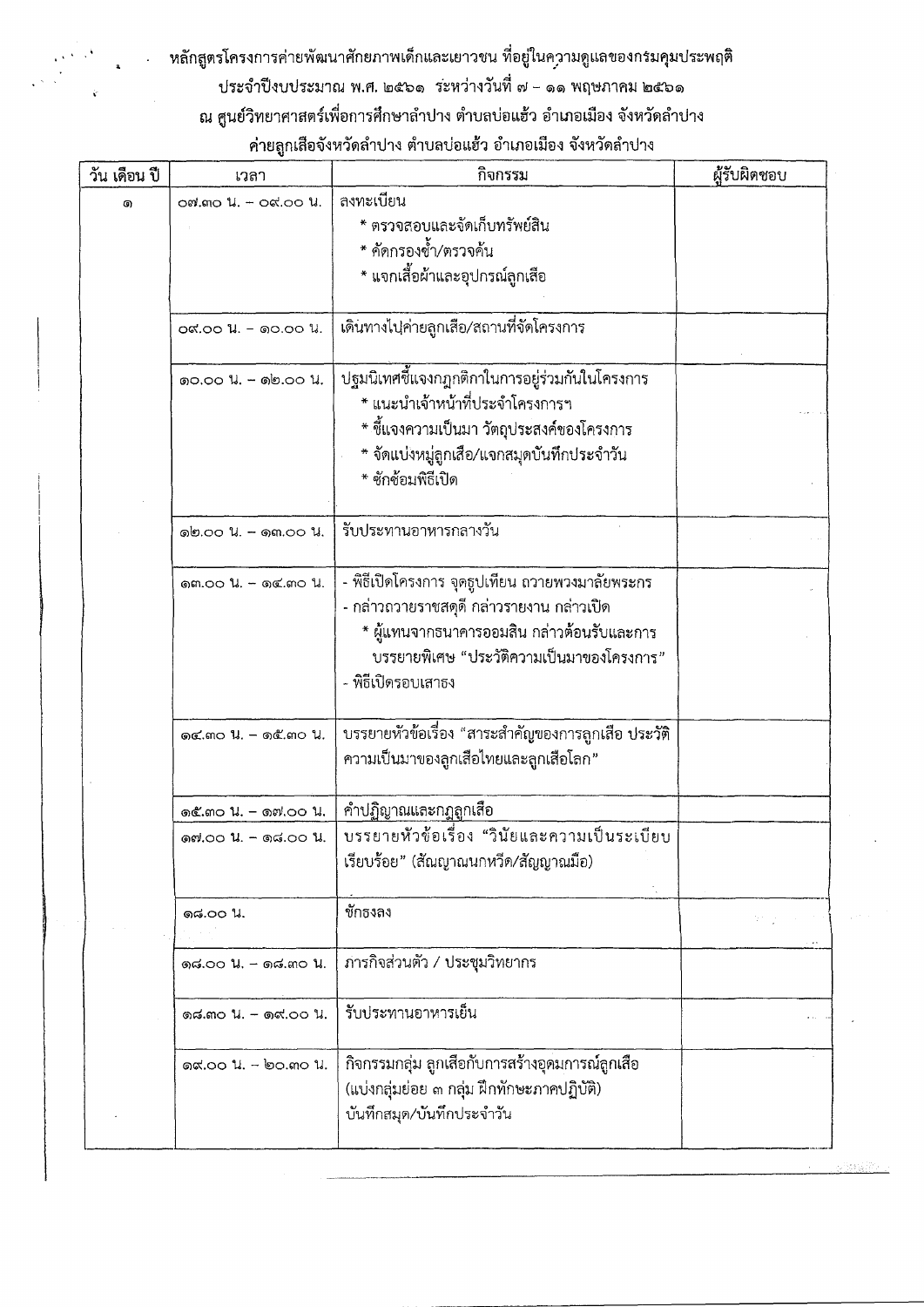| เพิ่มราหาอาทารเข้า                                                              | $OP$ $CCE$ $H - OW$ $UQ$             |  |
|---------------------------------------------------------------------------------|--------------------------------------|--|
|                                                                                 |                                      |  |
| หลังอบเสาธง<br>นอนนอยิงคร                                                       | סטן שוס $n - \infty$ יסס ה'          |  |
| * วิทยากรภายนอกขึ้นจงเพดุการณ์ประจำวัน                                          | $H$ om, bo – $H$ oo, bo              |  |
| กิจกรรมกลุ่มสัมพันธ์/นันทนาการ/คติธรรมประจำวัน                                  | $\alpha$ ະແດ $\eta$ : – ດແຕວດ $\eta$ |  |
| กิจกรรมทักษะชีวิต (แบ่งกลุ่มย่อย ๓ กลุ่ม ฝึกทักษะ                               | .u 00.do - .u 00.00                  |  |
| * ความพรมที่กุลเกินที่ไม่ตนเอง<br>เขายกุบู้มูน)                                 |                                      |  |
| * ทักษะในการสื่อสาร                                                             |                                      |  |
| ้แนะกอบการที่บอารมณ์                                                            |                                      |  |
| ิ คษริคมเกรศากดดัิยกา *<br>* กหนูปังเวนในพื้นปีมาโกรเทินที่                     |                                      |  |
|                                                                                 |                                      |  |
| ้นไขกลกรางทารการ                                                                | $W$ oo.me - $W$ oo.de                |  |
| ้ กิจกรรมกลุ่ม "มักษะลูกเสื้อกับการช่วยเหลือเยี่ยวยา                            | $\mu$ oo.do - $\mu$ oo.mo            |  |
| * การปฐมพยาบาลเบิ้ยสตัน<br>ทางสังคม" (แบ่งกลุ่มย่อย ๓ กลุ่ม ฝึกทักษะภาคปฏิบัติ) |                                      |  |
| * การข่ายเหลือผู้อื่น                                                           |                                      |  |
| าเรลยงกมัวข้อเรื่อง "เสื้อนไขการทำงานบริการสังคม"                               | $\eta$ oo $\mu$ - $\eta$ oo $\sigma$ |  |
| ไวจกรรมกลุ่ม "วูบัยและความเป็นระเบียบและสัญญาณ"                                 | $\mu$ oo.മര $-$ , $\mu$ oo.ശര        |  |
| (แบ่งกลุ่มย่อย ๓ กลุ่ม ฝึกทักษะภาคปฏิบัติ)                                      |                                      |  |
| มบะบูยนุบรนฟูว \ ภูะฉ์มบูมนาย<br>หิกธรกซิ                                       | $U$ රාංකල – .l $I$ රටකල<br>್ಕು ೦೦,ಎ⊚ |  |
| 7. กล่าย และ 1 กล่าย การ<br>พ.ศ. 1                                              | $H$ OO.ත@ – . $H$ Om.ත@              |  |
|                                                                                 |                                      |  |
| งงางกันนี้นี้มี<br>ปัจบรรมกลุ่ม "เรือนเขือก เข้าฐานผจญภัยและการ                 | $U$ oo.@@ – $U$ oo.ග@                |  |
| (แบ่งกลุ่มย่อย ๓ กลุ่ม ฝึกทักษะภาคปฏิบัติ)                                      |                                      |  |
| $M$ G $\approx$<br>> นันทึกสมุดบันทึกประจำวัน∕ขึ้แจงกิจกรรมวัน                  |                                      |  |

사용하고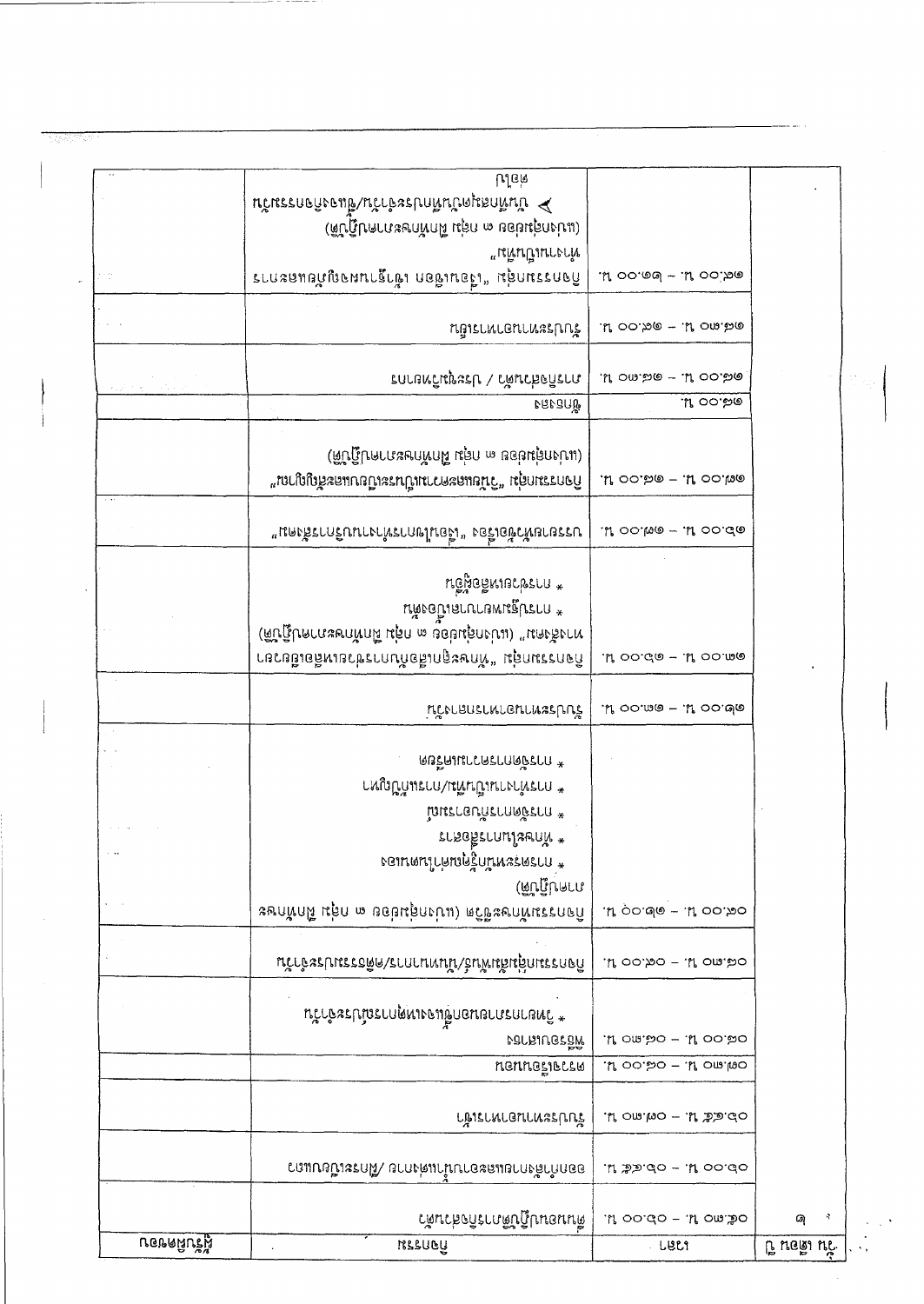| วัน เดือน ปี | เวลา                                           | กิจกรรม                                                                                                                                                                                      | ผู้รับผิดชอบ |
|--------------|------------------------------------------------|----------------------------------------------------------------------------------------------------------------------------------------------------------------------------------------------|--------------|
| ពា           | $O$ C. $O$ $U_1 - O$ $O$ $O$ $U_2$             | ตื่นนอนปฏิบัติภารกิจส่วนตัว                                                                                                                                                                  |              |
|              | $0$ $0.00$ $1. -0$ $0.00$ $1.$                 | ้ออกกำลังกายและอาบน้ำแต่งกาย /ฝึกระเบียบแถว                                                                                                                                                  |              |
|              | on.oo น. - on.mo น.                            | รับประทานอาหารเข้า                                                                                                                                                                           |              |
|              | on.mo 1. - od.oo 1.                            | ตรวจเรือนนอน                                                                                                                                                                                 |              |
|              | 06.00 1. - 06.00 1.                            | พิธีรอบเสาธง<br>* วิทยากรภายนอกขี้แจงเหตุการณ์ประจำวัน                                                                                                                                       |              |
|              | $0$ G. $00 \;$ $\mu$ . $ 0$ G. $00 \;$ $\mu$ . | กิจกรรมกลุ่มสัมพันธ์/นันทนาการ/คติธรรมประจำวัน                                                                                                                                               |              |
|              | $OK.00$ $U. - 00.00$ $U.$                      | กิจกรรมกลุ่ม "การใช้ชีวิตในชุมชนและการป้องกันภัย<br>ทางสังคม" (แบ่งกลุ่มย่อย ๓ กลุ่ม)                                                                                                        |              |
|              | ด๒.๐๐ น. - ดูต.๐๐ น.                           | รับประทานอาหารกลางวัน                                                                                                                                                                        |              |
|              | ดค.๐๐ น. - ด๔.๐๐ น.                            | บรรยายหัวข้อเรื่อง "อาสาสมัครคุมประพฤติในชุมชน"                                                                                                                                              |              |
|              | ด๔.๐๐ น. - ด๕.๐๐ น.                            | กิจกรรมดำเนินงาน "To Be Number One"                                                                                                                                                          |              |
|              | ด๕.๐๐ น. - ๑๗.๐๐ น.                            | กิจกรรมกลุ่ม "การจัดทำโครงงานและโครงการ"<br>(แบ่งกลุ่มย่อย ๓ กลุ่ม ฝึกทักษะภาคปฏิบัติ)                                                                                                       |              |
|              | ดฟ.oo น. - ด๘.oo น.                            | บรรยายหัวข้อเรื่อง "ทฤษฎีรอบกองไฟและการเตรียม<br>ความพร้อม"                                                                                                                                  |              |
|              | ด๘.๐๐ น.                                       | ชักธงลง                                                                                                                                                                                      |              |
|              | ด๘.๐๐ น. – ด๘.๓๐ น.                            | ภารกิจส่วนตัว / ประชุมวิทยากร                                                                                                                                                                |              |
|              |                                                | รับประทานอาหารเย็น                                                                                                                                                                           |              |
|              | ด๙.๐๐ น. - ๒๑.๐๐ น.                            | $\triangleright$ กิจกรรมกลุ่ม เข้าฐานผจญภัย และการทำงาน<br>เป็นทีม(แบ่งกลุ่มย่อย ๓ กลุ่ม ฝึกทักษะ<br>ภาคปฏิบัติ)<br>$\blacktriangleright$ บันทึกสมุดบันทึกประจำวัน/ขึ้นจงกิจกรรมวัน<br>ต่อไป |              |
|              |                                                |                                                                                                                                                                                              |              |
|              |                                                |                                                                                                                                                                                              |              |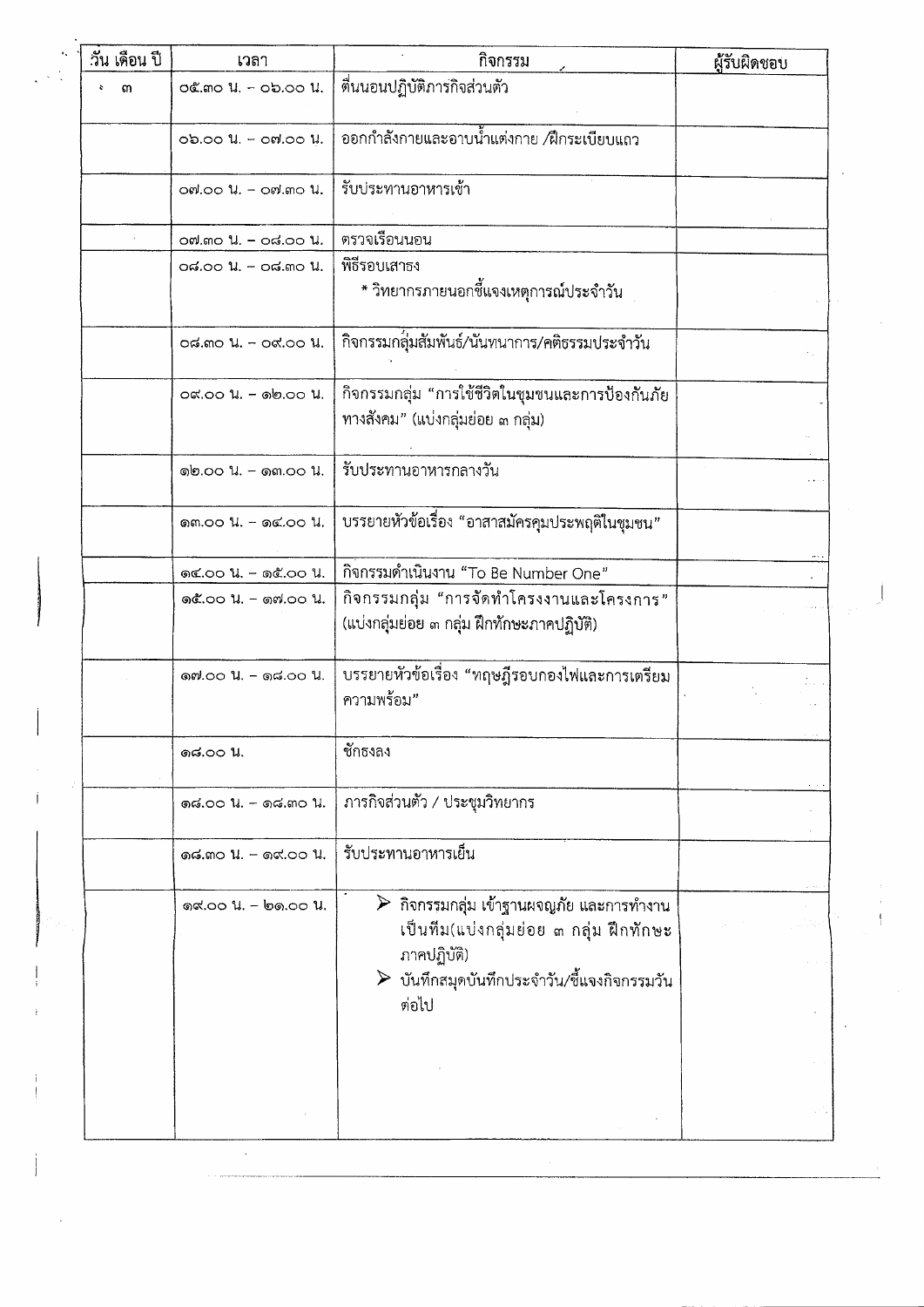|              | Ulgr                                              |                                                               |                   |
|--------------|---------------------------------------------------|---------------------------------------------------------------|-------------------|
|              | > บันทึกสมุดบันทึกประจำวัน/ขึ้นจงกิจกรรมวัน       |                                                               |                   |
|              | นพื้นบินการเทคลงการแสดง การทำงานเป็นพื้น          | $\mu$ റ $\circ$ . $\omega$ ം പ്രാ $\sim$ ധ                    |                   |
|              |                                                   |                                                               |                   |
|              | นิยากระมบรามประกู                                 | . $U \circ \circ \mathcal{S}$ @ – . $U \circ \mathcal{S}$ ಡಿ. |                   |
|              |                                                   |                                                               |                   |
|              | ิยบะบูยรุงหนูง \ ฦะะง์ทานเมน                      | .ಟಿ ೦೧೩,ಎ@ – .ಟಿ ೦೦.ಏ@                                        |                   |
|              |                                                   |                                                               |                   |
|              | เตรียมความพร้อมสำหรับกิจกรรมกลางคืน               | $\mu$ oo.be - .lf oo.be                                       |                   |
|              |                                                   |                                                               |                   |
|              | โทษมีระโนบี้มั่งในตูเห็นบำราก                     | $\eta_1 - \omega_0$ or $\eta_1 - \omega_0$                    |                   |
|              |                                                   |                                                               |                   |
|              | ศึกษาดุงานตามหลักปรัชญาเศรษฐกิจพอเพียง            | ್ಲಿ ೧೦.ರೂ – "ಶಾ.೦೦ $\mu$ .                                    |                   |
|              |                                                   |                                                               |                   |
|              | เศรคขึ้นงพอเพลงและการออม"                         |                                                               |                   |
|              | กรรณะยายหัวข้อเรื่อง "การดำเนินขีวิตตามหลักปรัชญา | $n$ סט הי $n - e$ פּליס הי $n$                                |                   |
|              |                                                   |                                                               |                   |
|              | ห้โยกลกราพาธิการใน                                | $\mu$ oo mo - $\mu$ oo do                                     |                   |
|              |                                                   |                                                               |                   |
|              | หนากลัก                                           |                                                               |                   |
|              | นิยมสมองสาเละบริการสาธารณะโดยการดูงาน             | $H$ 00.de - $H$ 00.50                                         |                   |
|              |                                                   |                                                               |                   |
|              | .แนเวย                                            | $\mu$ oo.so – $\mu$ om.so                                     |                   |
|              | ปิงกรรมก์สุ่มสัมพันธ์/ เตรียมความพร้อมในการจัด    |                                                               |                   |
|              |                                                   |                                                               |                   |
|              | * วิทยากรภายนอกขึ้นจงเหตุการณ์ประจำวัน            |                                                               |                   |
|              | หลีรอบเสาธร                                       | $H$ om.ao – $H$ oo.ao                                         |                   |
|              | ทดททดรูเอบระ                                      | $H$ 00,50 - $H$ 0m.100                                        |                   |
|              |                                                   |                                                               |                   |
|              | เพิ่มเทนตนแหะปนร                                  | $CH$ , $O$ $H$ , $ O$ $H$ , $O$                               |                   |
|              |                                                   |                                                               |                   |
|              | ออบบำสังกายและอาบน้ำแต่งกาย /ฝึกระเบียบแถว        | $\alpha$ oo $\mu$ - $\alpha$ oo $\alpha$                      |                   |
|              |                                                   |                                                               |                   |
|              | ที่นนอนปฏิบัติการกิจส่วนด้ว                       | $U$ oo.do - $U$ om.so                                         | ÷<br>⊅            |
| เผ็รับผิดขอบ | $\mathcal{L}^{\mathcal{L}}$<br>แระกดทิ            | LULI<br>$\sim$ 10 $\mu$                                       | ្រុ កេចធ្លា កក្កៈ |

 $\frac{1}{2} \left( \frac{1}{2} \right)$  ,  $\frac{1}{2} \left( \frac{1}{2} \right)$ 

 $\frac{1}{\sqrt{2}}$  $\frac{1}{2}$ 

 $\mathbf{I}$ 

 $\mathcal{L}^{\text{max}}_{\text{max}}$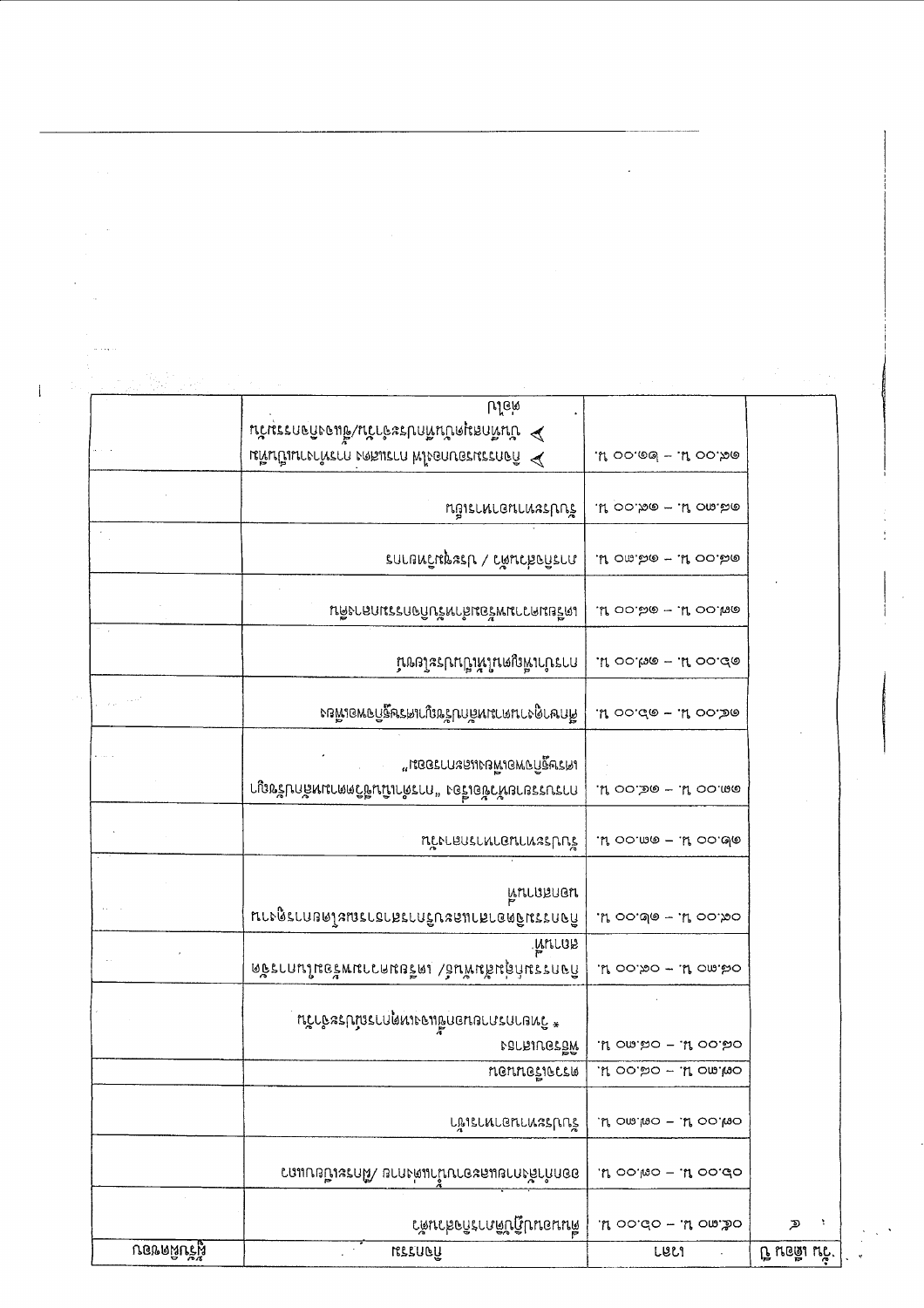| วัน เดือน ปี | เวลา                                    | กิจกรรม                                                                                                                                                               |  |
|--------------|-----------------------------------------|-----------------------------------------------------------------------------------------------------------------------------------------------------------------------|--|
| ڻخ           | oc.mo 1. - ob.oo 1.                     | ตื่นนอนปฏิบัติภารกิจส่วนตัว                                                                                                                                           |  |
|              | Ob.OO 11. – OVI.OO 11.                  | ้ออกกำลังกายและอาบน้ำแต่งกาย /ฝึกระเบียบแถว                                                                                                                           |  |
|              | $O(100 \text{ kg}) - O(100 \text{ kg})$ | รับประทานอาหารเช้า                                                                                                                                                    |  |
|              | osi.mo 1. - od.oo 1.                    | ตรวจเรือนนอน                                                                                                                                                          |  |
|              | 0d.00 ll. - 0d.mo ll.                   | พิธีรอบเสาธง<br>* วิทยากรภายนอกชี้แจงเหตุการณ์ประจำวัน                                                                                                                |  |
|              | $0.500$ $1.7000$ $1.7000$               | กิจกรรมกลุ่มสัมพันธ์/นันทนาการ/คติธรรมประจำวัน                                                                                                                        |  |
|              | od.oo น. - ดo.oo น.                     | กิจกรรมกลุ่ม "ทักษะลูกเสื้อและกิจกรรมกลางแจ้ง"<br>(แบ่งกลุ่มย่อย ๓ กลุ่ม ฝึกทักษะภาคปฏิบัติ)                                                                          |  |
|              | ดo.oo น. - ๑๑.oo น.                     | การบรรยายหัวข้อเรื่อง "ความสำคัญและคุณค่าของ<br>ครอบครัว"                                                                                                             |  |
|              | ดด.oo น. - ๑๒.oo น.                     | กิจกรรมคืนเด็กสู่อ้อมกอดของครอบครัว/พิธีปิด<br>$\triangleright$ ขี้แจงเรื่องการติดตามผล<br>$\triangleright$ ฉายภาพการทำกิจกรรมตลอดโครงการ<br>$\triangleright$ พิธีปิด |  |
|              | @ම.00 µ.                                | รับประทานอาหารกลางวัน                                                                                                                                                 |  |

 $\hat{\mathcal{L}}$ 

 $\overline{\phantom{a}}$ 

 $\frac{1}{2}$ 

 $\frac{1}{2}$ 

 $\mathbb{Z}_p$ 

 $\label{eq:3.1} \frac{1}{2} \left( \frac{1}{2} \frac{1}{2} \right) \frac{1}{2} \left( \frac{1}{2} \right)^2$ 

 $\Delta \phi$ 

 $\bar{z}$ 

 $\frac{1}{2}$